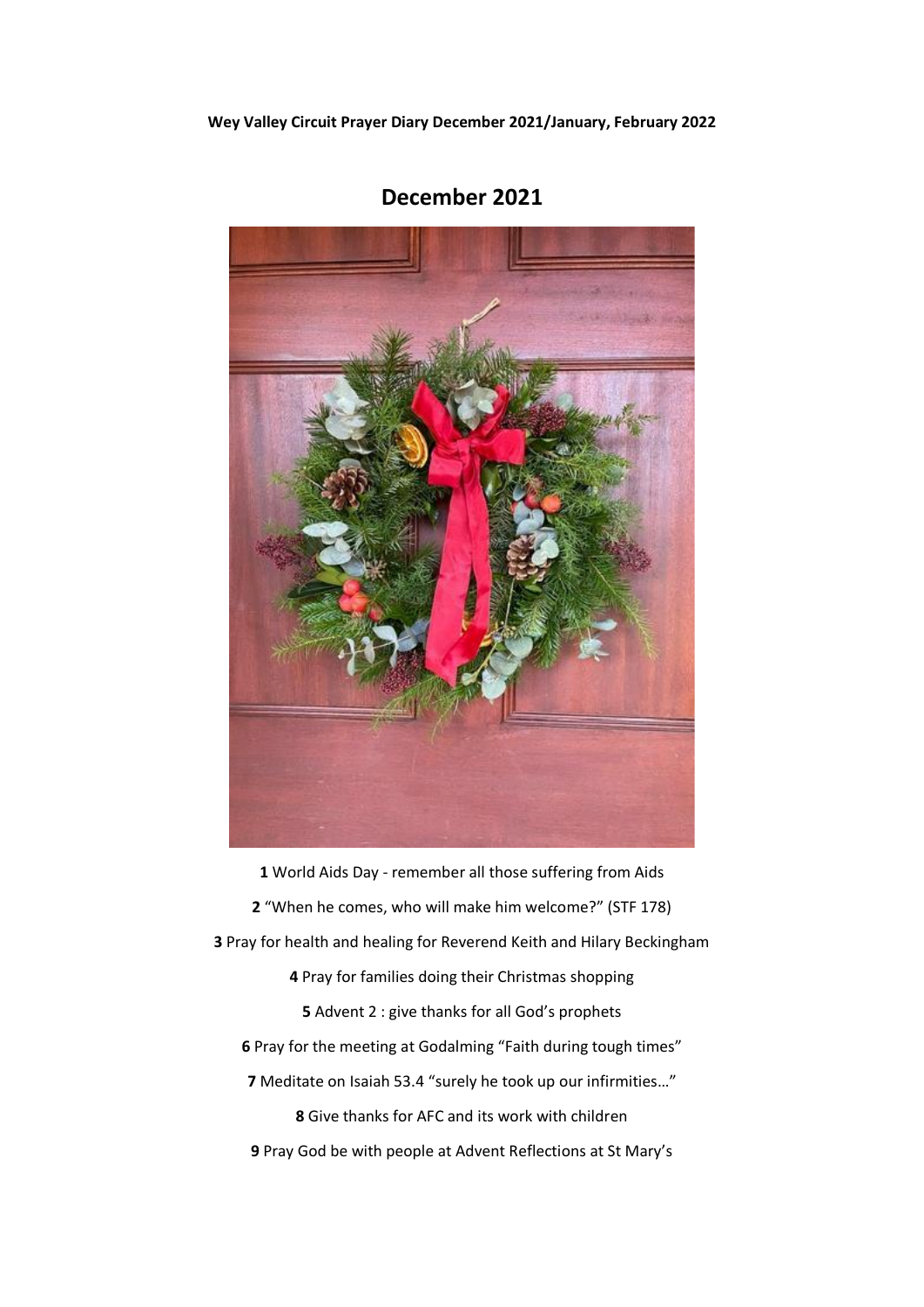Pray for all schoolchildren to see Jesus in their Nativity Plays Pray for wellbeing of retail staff and delivery drivers working overtime Advent 3 : give thanks for the boldness of John the Baptist Sing or read STF 182 On Jordan's bank the Baptist's cry Pray for all those who are ill or in pain or suffering from Covid Pray for Reverend David Faulkner and his family Give thanks for small acts of kindness you have received Light a candle and meditate on Jesus the light of the world Pray for children at Messy Church at Godalming Advent 4 : Join with Mary in rejoicing at the coming of the Messiah Pray for shelter for the homeless on our streets Meditate on Luke 3.16 "he will baptise you with the Holy Spirit" Pause in Christmas preparations for rest and prayer Give thanks for food, family and friends at Christmas "Hope of the world, Mary's child" STF 193 Celebrate! Pray for all to see Jesus our Saviour today Pray for comfort for all those who are alone Give thanks for the disciple John and his gospel On Holy Innocents Day pray for safety for all children at risk St Stephen's Day - pray for persecuted Christians worldwide Jesus was a refugee; pray for rescue for unaccompanied children crossing the Channel Pray for your own future hopes for the New Year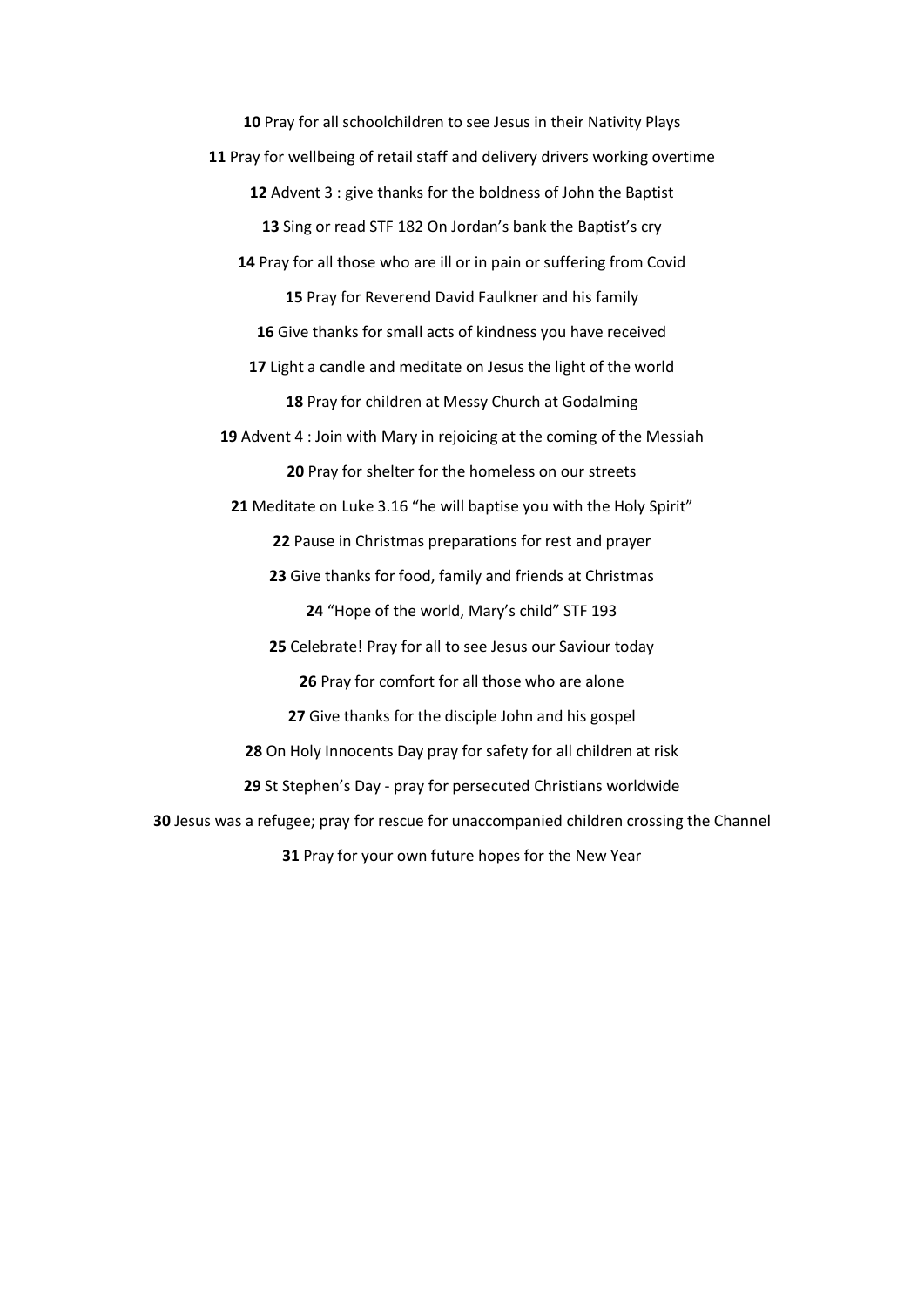**Wey Valley Circuit Prayer Diary December 2021/January, February 2022**



**January 2022**

 Say "Jesus loves you" to a neighbour Re-dedicate yourself to God on Covenant Sunday Pray for a restful Bank Holiday after the busyness of Christmas Give thanks for the ministry of Reverend Sam Funnell Pray that this year more people will come to know Christ Epiphany – worship with the Magi Pray for revelation of what God wants you to do for him Give thanks for the work of All We Can with the poorest in the world Pray for deepening faith for all new Christians Read Psalm 8 and praise God Give thanks for volunteers at church, food banks, baby banks, charities Pray for renewal of faith for wavering Christians Hold all who face daily commuting to work in your prayers Pray for tolerance and understanding between faith traditions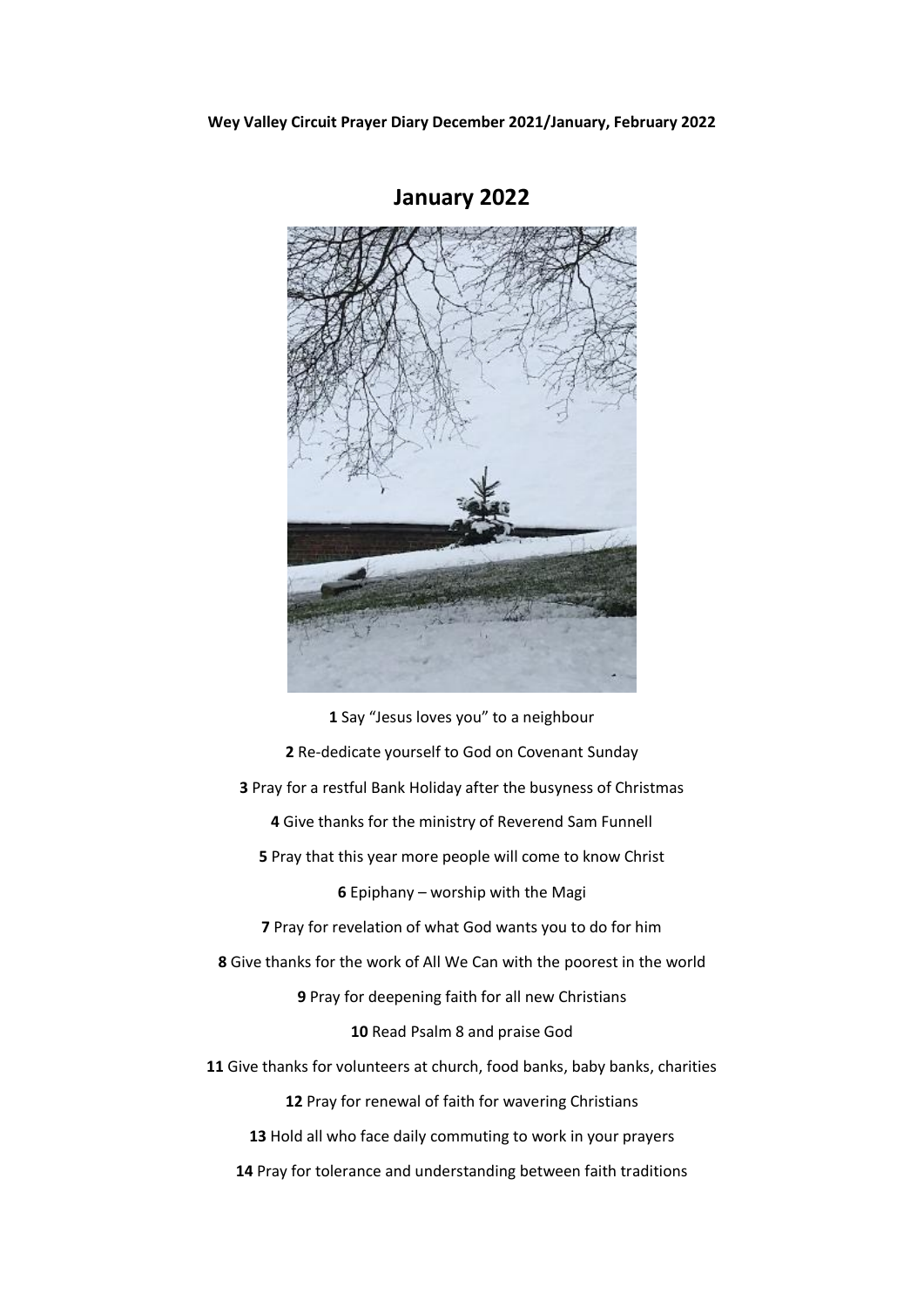Pray for God's guidance for preachers preparing services for Sunday 16 Pray for newcomers to step into each of the Circuit churches today Give thanks for the Circuit Administrator Sue Howson Week of Christian Unity begins – pray for good relations between Christians 19 Remember the NHS in your prayers today Pray for Reverend George Quarm his wife Ama and their family STF 405 "Pour out your Spirit we pray" Pray for enjoyment of the weekend for all families Join the Circuit Prayer Vigil Pray for healing and strength for people suffering long term illness Paul's Damascus Road conversion – give thanks for yours Pray for more care for our world in the words of Psalm 104 Holocaust Memorial Day ; pray for repentance, forgiveness and reconciliation Give thanks for the Supernumerary and other ministers attached to the Circuit Pray for better provision of mental health services for all Meditate on the Gospel reading for today Luke 4 .21-30 Place your anxieties at the foot of the cross in prayer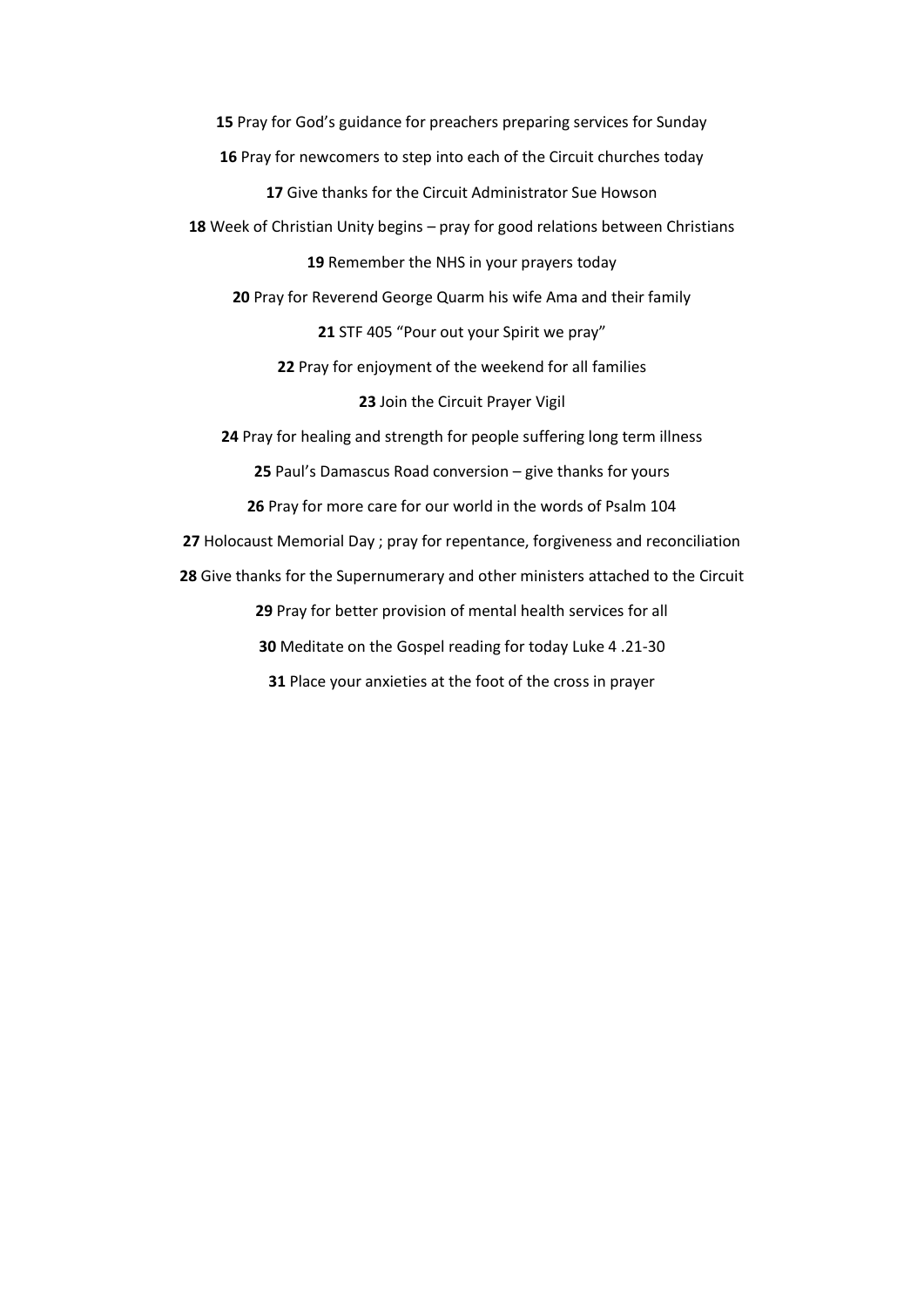**Wey Valley Circuit Prayer Diary December 2021/January, February 2022**



## **February 2022**

 Pray for someone you know who is faced with a difficult decision The presentation of Christ in the temple – read Luke 2.21-40 Ask God's blessing on the elderly and those in residential care Hold Reverend Adam Payne and his family in your prayers today Give thanks for music makers, AV volunteers and church stewards Keep praying that those with fading faith see Jesus in the service today Light a candle for someone who helped you in your walk with Christ Pray for assistance and compassion for the poor and those in debt Ask God's comfort for those who are depressed by winter weather Praise God for his faithfulness to his people Pray for health and rest for parents of new-born babies Pray for the people in your street Ask the Holy Spirit to powerfully impact congregations today Give thanks for the ministry of Reverend Sydney Samuel Lake and pray for his family